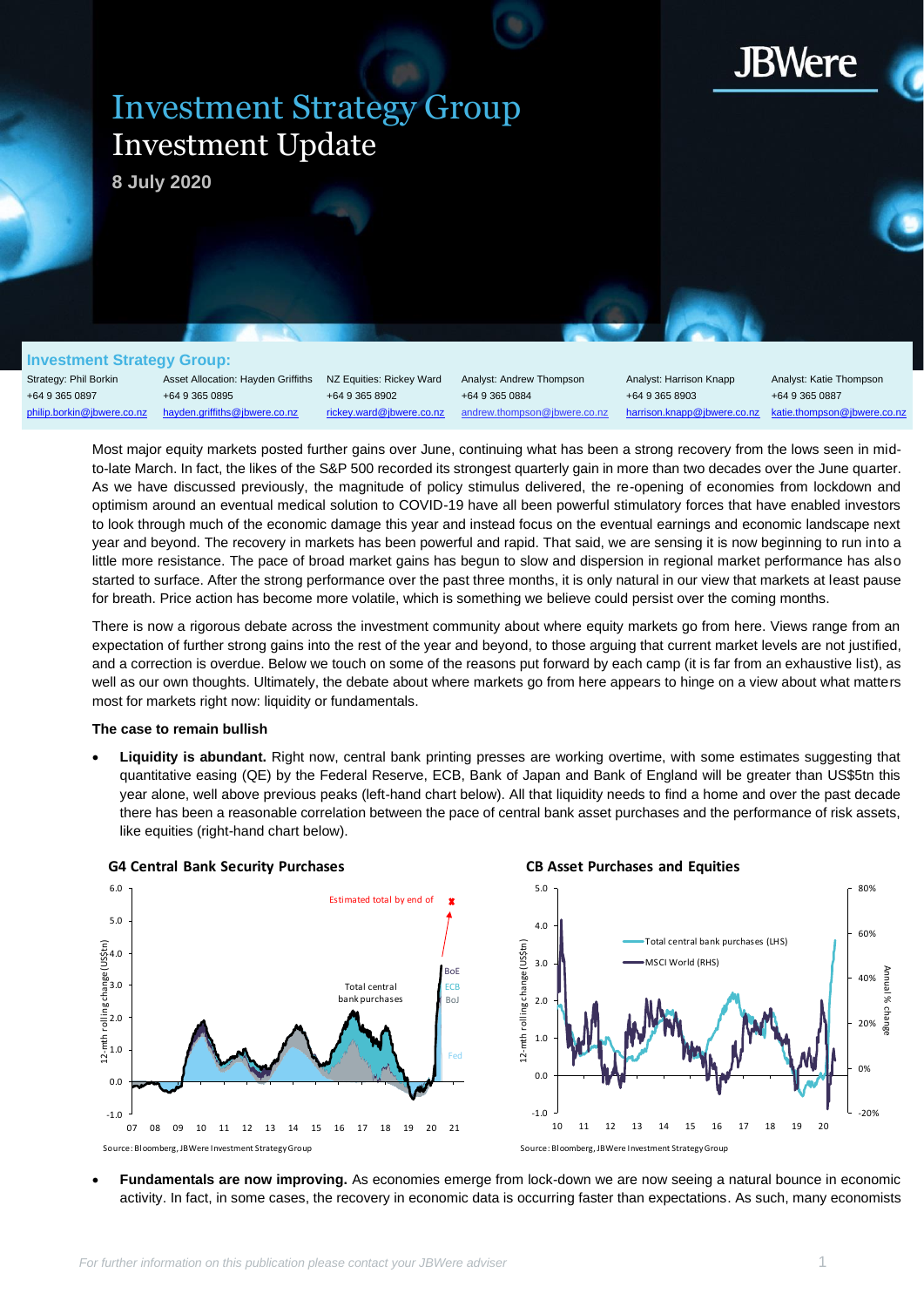are now revising *up* their forecasts for economic activity. In addition, after plunging over recent months, analyst's earnings revisions have also now started to turn positive, which in the past has provided positive momentum for equities.

• **There is still plenty of institutional cash on the side lines, which will be forced to be put to work at some point.** Based on data from the Investment Company Institute, total equity long-term mutual funds and ETFs have experienced cumulative outflows of over US\$130bn since mid-February. Moreover, the latest quarterly institutional client survey by one of our primary research partners found that median cash holdings as a percentage of AUM were still sitting at 10%, which is more than two times average levels.

# **The case to be cautious**

- **Markets have already priced in this better news.** Even with optimistic assumptions for corporate earnings in 2021, markets are trading on reasonably 'rich' valuations. For example, based on consensus expectations for 2021 company earnings-pershare (of ~US\$160), the S&P 500 is currently trading on P/E ratio of over 19 times, which is the highest since 2002. Abundant liquidity is one thing, but history is littered with episodes of ignoring fundamentals at your peril.
- **Yes, fundamentals are improving, but this reflects pent-up demand.** While recent economic data has looked better than expected, suggesting that some forecasters were overly pessimistic, economies are currently in the pent-up demand phase of the recovery. Households that were not able to spend during lockdowns (and so saving levels increased by default) are now catching up on missed opportunities. But once the reality of higher unemployment, lower income growth and the unwind of some fiscal support programs sets in, spending is likely to settle at a lower more disappointing rate, with corporate earnings expectations to follow suit.
- **The virus is not yet under control.** While the virus is still tragically ravaging parts of the developing world, developed countries are not out of the woods either. As of now, there is no clear evidence that the virus has become any less infectious and so it is only natural that as countries ease social distancing restrictions that flare ups and new outbreaks can be expected, which would be most worrying in places were effective contract tracing frameworks are not in place. That is arguably occurring in parts of the US, where new case numbers have accelerated again (chart below) forcing some states to reinstate restrictions, questioning the economic recovery scenario that markets have arguably priced in.



# **Our view**

To us, there are compelling elements of both arguments above. There are both plausible upside and downside scenarios for markets over the coming six months that make having a high level of conviction towards near-term market direction difficult at present. While we could be accused of 'sitting on the fence', we instead feel that the tension and opposing forces in markets right now just mean that it is not the environment to be making a bold asset allocation call. We have not done that in the MAS Funds through this crisis (outside of holding modestly higher levels of cash currently) and feel that that has been the correct approach. We also feel that the 'quality' screens we employ together with some of the specific investment decisions we have made over the past three months also add an additional layer of protection and resilience to the MAS Funds.

Looking beyond the next six months or so, we retain a constructive view towards equities. Equity risk premia remain elevated, courtesy of historically low bond yields, and signal decent relative return prospects for equities in time. In that regard, if we were to see any meaningful pull-back in markets over the coming months, whether due to the reasons highlighted above, or perhaps because of information learned from the upcoming US Q2 earnings session (where many analysts will be looking for a reinstatement of some level of company guidance), the approaching US election, or the fact that some key fiscal decisions will need to be made in many economies as fiscal support measures expire, we would view this as an opportunity to increase the allocation to growth assets within the MAS Funds. This has been the reason we are currently holding modestly higher levels of cash across the Funds relative to strategic targets – it is in order to keep some dry powder to take advantage of market opportunities if and when they present themselves. In that regard, we maintain a 'buy the dip' mentality.